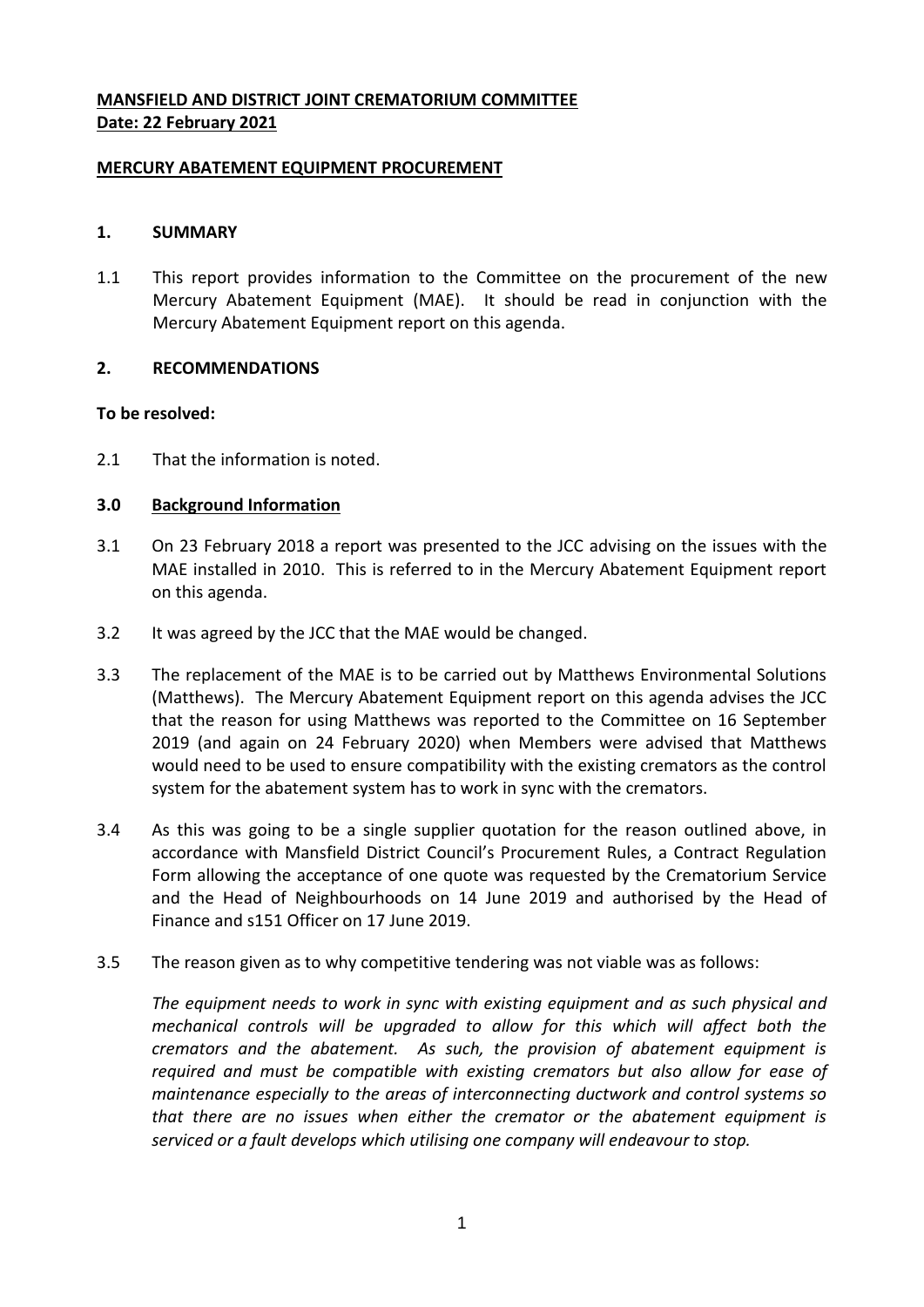*In essence the technical control of the cremator will also control how the abatement equipment works.*

*The financing of this is approved by the Crematorium Joint Committee out of their capital reserves which are held on their behalf by Mansfield District Council. The VAT element has also been agreed to be split between the 3 constituent Local Authorities.*

*Audit have confirmed it is within the EU threshold.*

- 3.6 The estimated value at the time the exemption was sought was £725,000 and the preferred contractor to be used was cited as Matthews.
- 3.7 A budget quotation was prepared by Matthews for the design, manufacture, delivery, installation and commissioning of one single line powdered reagent injection type flue gas treatment system in accordance with PG5/2(12). This is the Process Guidance Note which provides Statutory Guidance for Crematoria.
- 3.8 The budget quotation allowed for two options option A which was the provision of three single line systems at a cost of £720,000 and option B which provides for one single line system and one 2-into-1 system at a cost of £627,000. It should be noted as previously advised these option costs did not allow for any ancillary work that would arise out of the main contracted work.
- 3.9 The option agreed by the then Director and Registrar was option B.
- 3.10 Accordingly, a contract was prepared and on 19 May 2020 the Head of Neighbourhoods took a Key Delegated Decision to award the contract to Matthews at a value of £627,000. The decision was not called in.
- 3.11 As referenced in the Mercury Abatement Equipment report on this agenda, the contract was entered into on 25 August 2020.
- 3.12 The £627,000 represents a design cost of £15,000 and £612,000 for the equipment, installation, commissioning etc. The work will, subject to design, be:
	- 1. Removal of existing redundant equipment
	- 2. 1 set of Hot Gas Transfer ducting
	- 3. 1 off Waste Compact Heat Recovery Exchanger
	- 4. 1 off Air Blast Cooler
	- 5. 1 off Pressurisation Set
	- 6. 1 off Reagent Storage and Injection System
	- 7. 1 off Cyclonic Spark Arrestor
	- 8. 1 off Bag House Filter
	- 9. 1 off Induced Draught Fan